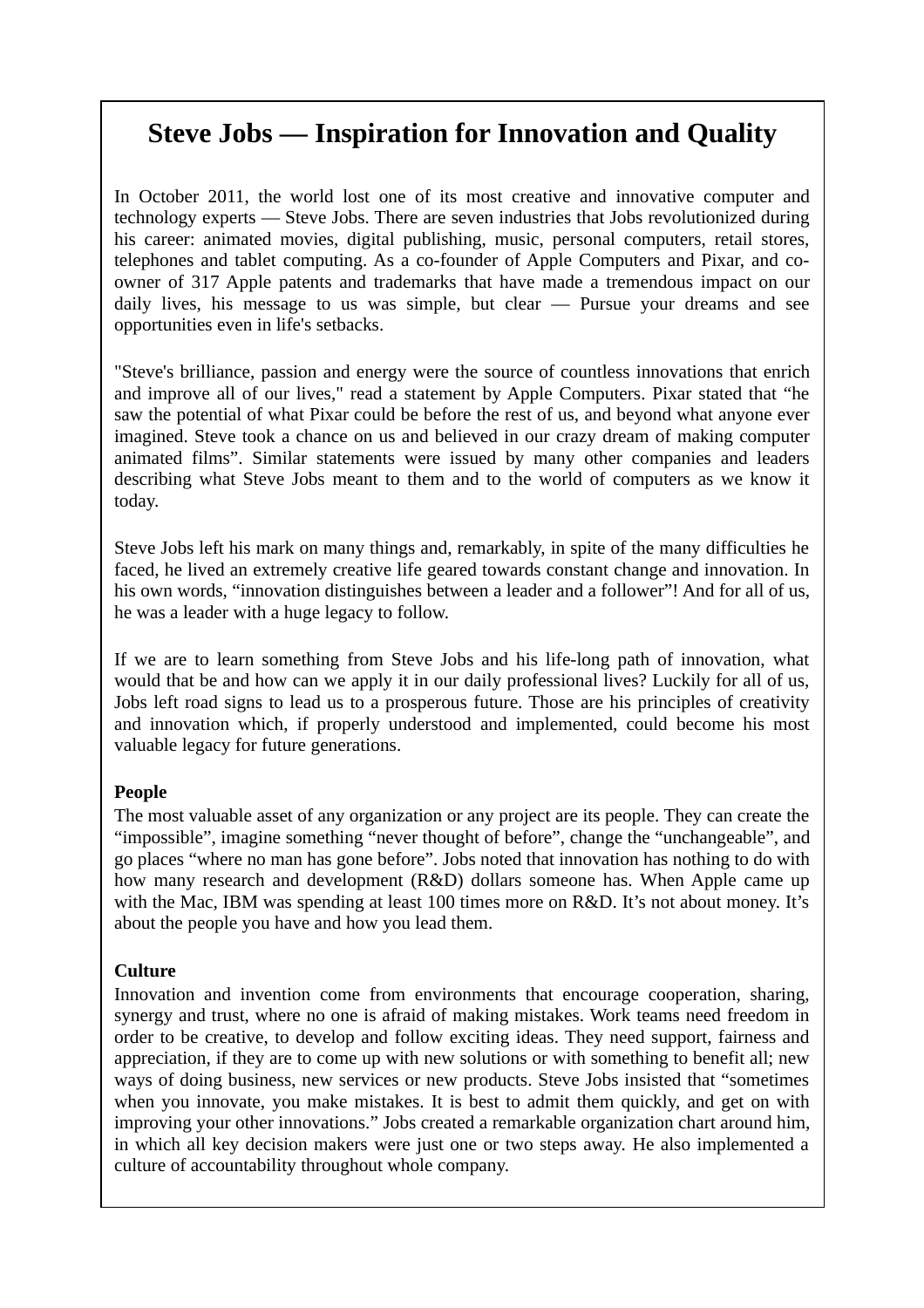#### **Initiative**

According to Jobs, real success cannot be achieved by waiting for someone else's request for a particular action, a special feature, a function or a service. Success can only come from self initiative and by taking a proactive approach. Responsibility for our future is in our hands and our actions. Jobs was quoted as saying that "it's really hard to design products by focus groups. A lot of times, people don't know what they want until you show it to them." The work environment needs to support initiatives and a culture where "everyone has the sense that right now is one of those moments when we are influencing the future."

#### **Focus**

In order to do a good job, or make a good product or service, we must eliminate all unimportant ones. In 1997, after having returned to Apple as interim CEO, Jobs cut 70% of the products that Apple was working on. According to many business analysts, focusing his business saved Apple. It was one of Jobs's great strengths, knowing how to focus. "Deciding what not to do is as important as deciding what to do... that's true for companies, and it's true for products." The famous saying "creativity is just connecting dots" is attributed to Jobs. "Creative people are able to connect experiences they've had and synthesize new ideas. Unfortunately, that's a rare commodity. A lot of people haven't had very diverse experiences. So they don't have enough dots to connect, and they end up with very linear solutions."

# **Simplicity**

Although Jobs always evangelized great products as the foundation of Apple's success, the real success was in his inordinate ability to simplify complex systems and turn them into easy to use products. In his own words, focus and simplicity were his mantras. Jobs believed that "Simple can be harder than complex: You have to work hard to get your thinking clean to make it simple. But it's worth it in the end because once you get there, you can move mountains." Indeed, Jobs changed millions of lives by simplifying technology and making it easy to use, exciting and beautiful.

## **Quality**

If there is one main characteristic of Steve Jobs that has pervaded his entire career, it is a genuine obsession with quality. For some people that worked with him Jobs was a "quality freak". He often insisted not only on the specifications to be met, but that they go above and beyond in order to ensure the best quality possible. He believed that there is no shortcut to excellence and that we all need to make a commitment to excellence as our priority.

The logic is simple. We all need to use our talents, abilities, and skills in the best way possible. This little extra will get us ahead of others. We need to live by a higher standard and pay attention to the details that really do make the difference. Excellence is achievable; decide to give your best and you will be amazed with what life gives you back. "Be a yardstick of quality," is Jobs' message to all of us.

## **Hard work**

Jobs was "convinced that about half of what separates the successful entrepreneurs from the non-successful ones is pure perseverance." Hard work is the only way to achieve long lasting success. Jobs lesson is hard work and love for what we do will lead us to success. Success